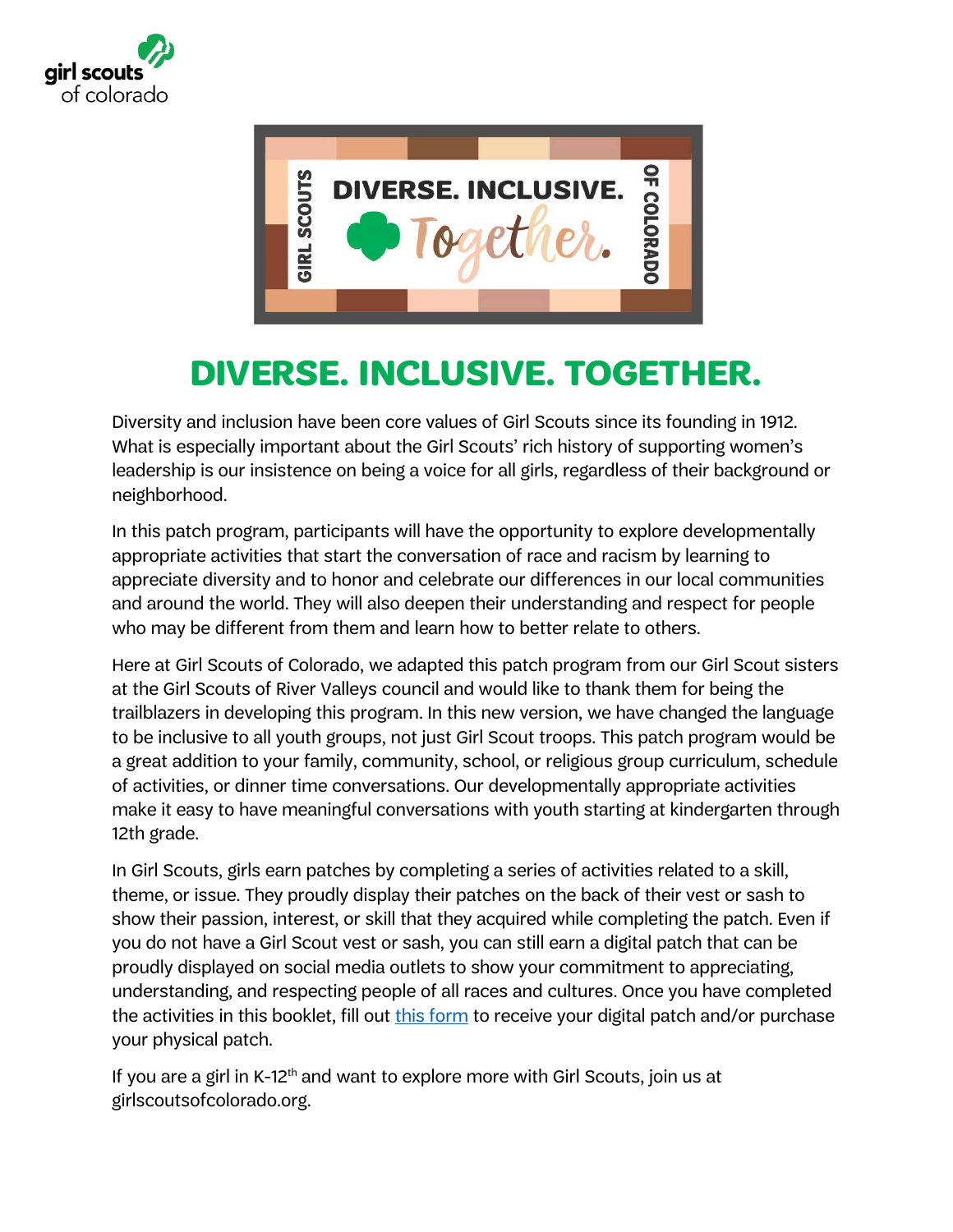

# **DIVERSE. INCLUSIVE. TOGETHER. PATCH SENIOR (9-10)/AMBASSADOR (11-12)**

**Purpose:** When individuals earn this patch, they will have a more detailed understanding of the history of race and ethnicity in the United States and will have the skills to discuss issues related to race and ethnicity from the past and how they relate to present day. You will be confident voicing your own perspective and leading others in dialogue.

| <b>Activity</b>                                                                                    | <b>Materials Needed</b>                                                                                                                                     |
|----------------------------------------------------------------------------------------------------|-------------------------------------------------------------------------------------------------------------------------------------------------------------|
| <b>Time Traveler</b><br>Explore the history of race and ethnicity in the United States.            | Phone or computer with internet<br>$\Box$<br>access<br>Colorful pens or markers<br>Large poster board (or several sheets<br>П<br>of paper taped together)   |
| Decade Detective<br>Take a deep dive into a decade of history that interests you.                  | Your timeline from Activity #1<br>Ш<br>Phone or computer with internet<br>П<br>access<br>Pen<br>Notebook                                                    |
| In Her Shoes<br>Write a story or poem from a girl your age in the era of your<br>choice.           | Pen<br><b>Notebook</b><br>H                                                                                                                                 |
| A Conversation on Race<br>View the short films in "A Conversation on Race" and create your<br>own. | Computer or phone with internet<br>□<br>Access<br>Camera, phone, or computer with<br>$\perp$<br>video recording capability<br>Pen<br>- 1<br>Notebook<br>- 1 |
| Lead Dialogue<br>Share what you learned and learn how to lead dialogue.                            | A few friends or family members<br>$\perp$<br>Gathering space                                                                                               |

### **Getting Started**

Familiarize yourself with the frequently used terms listed below. If you come across other new words or concepts in your research, make sure to look up their definitions too.

**Race –** Groups based on physical characteristics such as skin color, eye shape, hair texture, etc. Racial groups are socially determined, meaning that these groups are divided by society, not by biology. *Examples: African American, Asian, White, Native American*.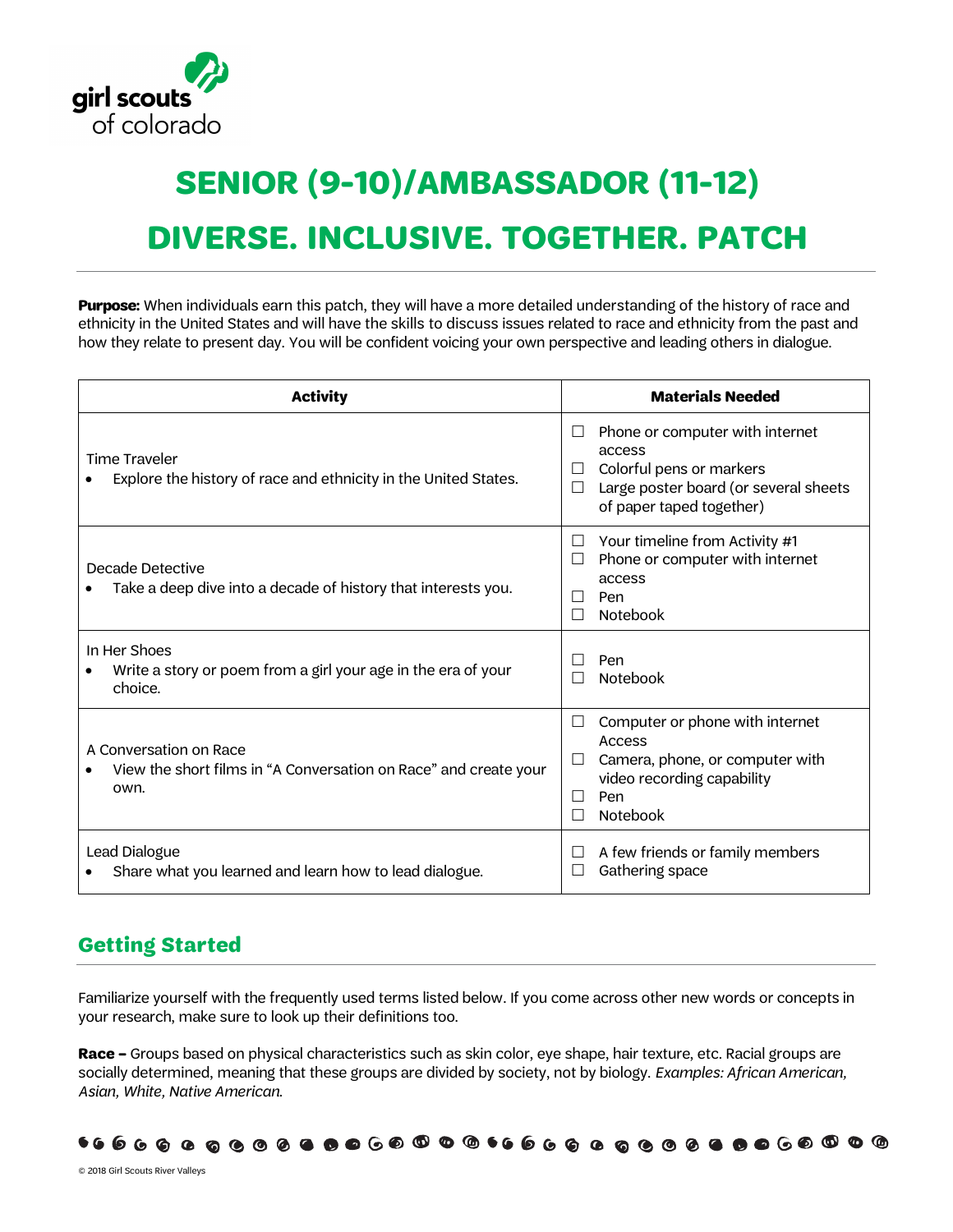**Ethnicity –** A group based on similar traits such as common language, heritage, cultural similarities, and geographic connection to a particular place. *Examples: Igbo, Norwegian, Somali, Vietnamese, Kurds, Latinx*.

**Nationality –** Generally, the country where a person was born and/or holds citizenship. However, sometimes individuals identify their nationality with the place that they live (even if they weren't necessarily born there or are not a citizen) or sometimes with the birthplace of their parents. *Examples: Chinese, Kenyan, American, French*.

**Culture** – The customs, practices, and way of life of a particular group of people. Your school has a culture, the United States has a culture (and many sub-cultures). *For fun: Make a list of all of the different cultures that you are a part of!*

**Stereotype –** A widely held, but oversimplified (and sometimes untrue) idea of a person, group, or thing. *Example: Girls aren't interested in science.* 

**Bias –** A preference for or against a person, group, or thing, often without a logical reason. *Example: Disliking a food that you have never tried, only because you don't like the color box it comes in.*

**Prejudice –** Preconceived opinion that is not based on reason or experience; sometimes this looks like the application of one person's characteristic(s) to an entire group that they belong to. *Example: I know someone who is tall who is good at basketball, so every tall person must also be good at basketball.* 

**Racism –** Prejudice, combined with power, acted upon based on someone's racial identity. *Example: A manager chooses not to promote an employee because of negative beliefs about that person's race.* 

Note: These concepts are more complex than a short definition can explore. They are intended to be a starting point use the "More to Explore" section at the end of the activity plan for a deeper dive into these concepts.

#### **Activity #1: Time Traveler**

Materials Needed: Phone or computer with Internet access; colorful pens or markers; large poster board (or several sheets of paper taped together)

- 1. Using the large piece of paper, make a timeline starting in the year 1500 and ending in 2050. Your timeline can be set up any way that you wish – a spiral, zigzag lines, straight line etc.
- 2. Research important milestones and events in U.S. history relating to racial and ethnic groups, and place them on your timeline. Be sure to include at least 30 items on your timeline and carefully consider events relating to a wide variety of racial and ethnic groups.
- 3. Make a list of 10 other historic events that interest you (i.e. The year your grandmother was born, the invention of the television, women's suffrage, etc.) Add those to your timeline using a different color.
- 4. Create a key on your timeline to signify the following:
	- Events that were surprising to you
	- Events that are related/caused by one another
	- Events that you'd like to learn more about
	- (For example, you could draw a star next to all of the items that were surprising to you)
- 5. As you reflect on your timeline, consider these questions:
	- Did the placement of any events you added in step 3 surprise you? Did you think they would fall earlier or later than they did?
	- Do you think that the resources you used to find information for your timeline provided **unbiased** portrayals of the facts?
		- a. How do you know? Read multiple sources and compare them, think about who the author is (are they knowledgeable in the subject matter?) and who is publishing the information. Ask yourself what perspectives and voices might have been left out.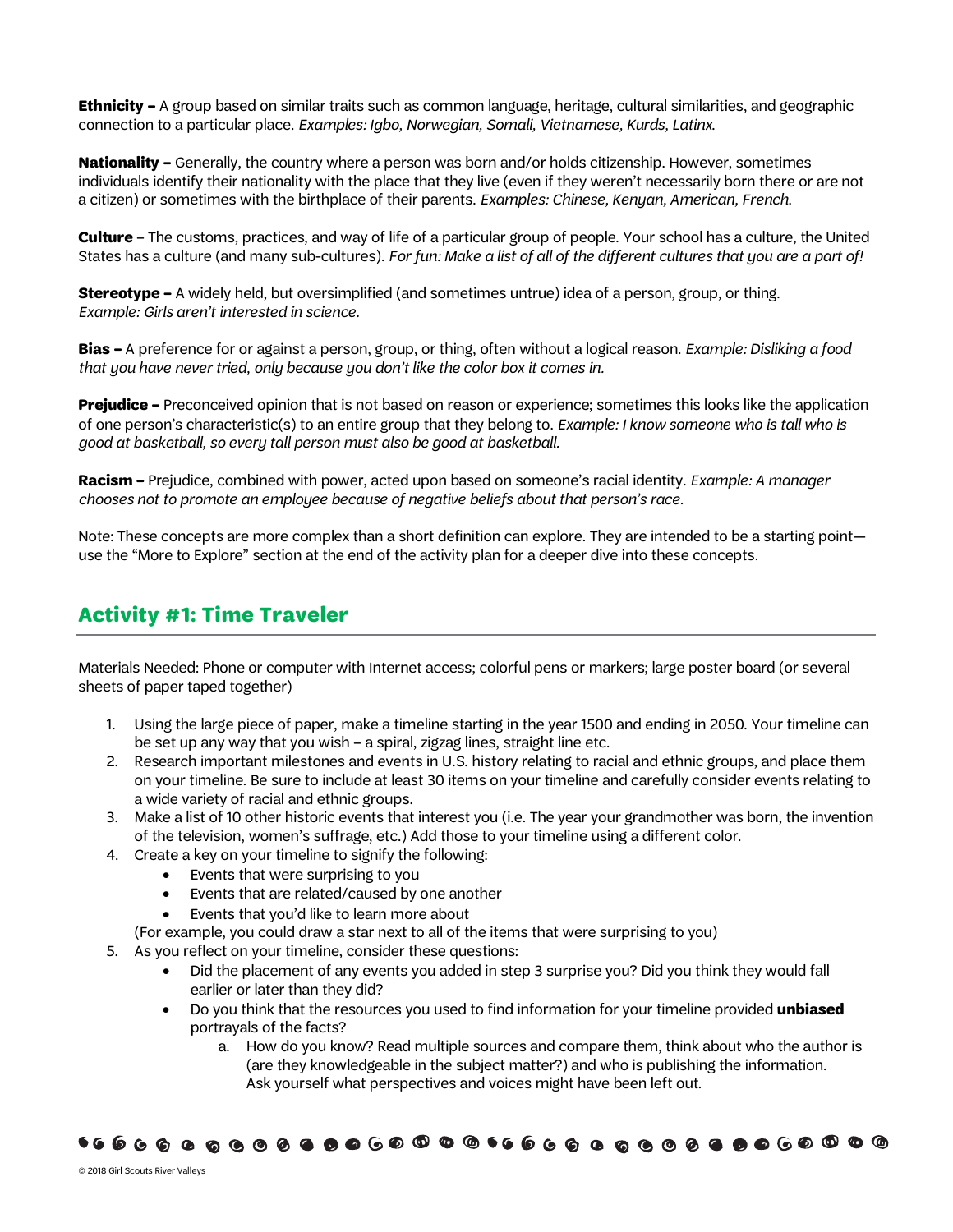• What are some significant milestones that you think might be reached in the near future? Add them to the future section of your timeline.

#### **Activity #2: Decade Detective**

Materials Needed: Your timeline from Activity #1; phone or computer with Internet access; pen; notebook

- 1. Reference your timeline from Activity #1. Pick one decade (a ten-year span) that interests you the most.
- 2. Do some more specific research of this time period. Find out:
	- What did people do for fun?
	- What kind of art was being made?
	- What laws were being made or changed?
	- What were concerns of people living in the United States at the time?
	- What was going on around the world?
- 3. You might read a book written by an author from your chosen decade, listen to music from that era, or read news stories published at the time. If your chosen decade is more recent, you could interview someone who grew up during that time. Again, make sure to look for a variety of perspectives.
- 4. Compare the decade you researched to present-day United States. What is similar? What has changed?

#### **Activity #3: In Her Shoes**

Materials Needed: Pen; notebook

- 1. Imagine you are a girl your age living in the decade you researched in Activity #2. Create an identity for this girl:
	- Give her a name.
	- Imagine what her family looks like.
	- What is her race, ethnicity, and nationality?
	- What culture $(s)$  is she a part of?
	- What does she like to do for fun?
	- What is she worried about?
- 2. Take on your character's identity and write a letter to a good friend. Make sure to rely on your research (and not stereotypes) as you write—and don't forget to include the date you're writing from!
	- Your character is very engaged in her community—what issues is she working on? Is she hopeful, frustrated, or excited about them?
	- How does she see people of a different racial or ethnic background from herself?
	- Where does she go to school (does she go to school?) Who goes to school with her?
	- What hopes does your character have for her future? What obstacles might she have to overcome to get there?
	- Does she send anything with her letter (a painting, poem, photo, etc.)?
- 3. After writing your letter, reflect on these questions:
	- How might your letter have been different if your character had a different race or ethnicity than you imagined?
	- If you traced your character or your character's family to present day United States, what do you think their lives would be like? How is that related to their family history?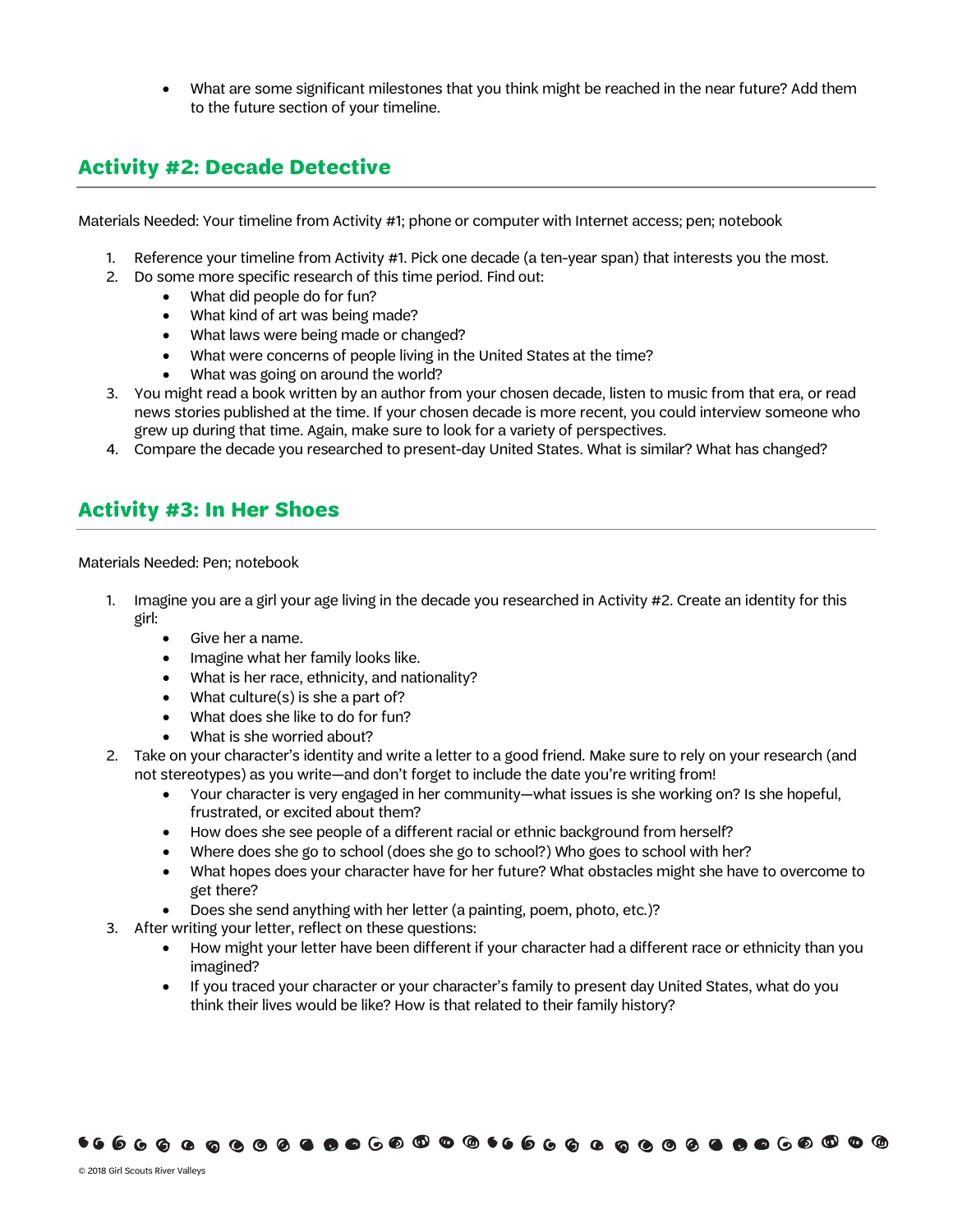#### **Activity #4: A Conversation on Race**

Materials Needed: Computer or phone with internet access; notebook; pen; camera, phone, or computer with video recording capability

- 1. Watch the following videos from the *New York Times* short films series "A Conversation on Race"*.* As you watch, take notes on what surprised you, what felt familiar to you, and any questions you have.
	- A Conversation with Black Women on Race: www.nytimes.com/2015/12/01/opinion/a-conversationwith-black-women-on-race.html
	- A Conversation with Latinos on Race: www.nytimes.com/2016/02/29/opinion/a-conversation-withlatinos-on-race.html
	- A Conversation with Asian Americans on Race: www.nytimes.com/2016/04/05/opinion/aconversation-with-asians-on-race.html
	- A Conversation with Native Americans on Race: bit.ly/nativeamericansonrace
- 2. After you watch the videos, brainstorm what questions you think the interviewer(s) and producer(s) asked the people interviewed in the videos. Write them down.
- 3. Create your own video in the style of the *New York Times* "A Conversation on Race" series. You can interview friends or family members using your questions from step 2, or you can answer the questions yourself.

#### **Activity #5: Lead Dialogue**

Materials Needed: A few friends or family members; gathering space

- 1. Talking about differences, especially those differences that have painful pasts (like those explored in your timeline), can be difficult. A structured dialogue with a knowledgeable leader (that's you!) can help people to have important, meaningful conversations about almost any topic.
- 2. Choose one of the previous activities that you'd like to share with your group (i.e. your timeline, letter, one of the "A Conversation on Race" videos, the video that you created, or another resource you used). Prepare enough copies of any paper materials and/or ensure that you have the right technology to play any videos.
- 3. Before you meet with your group, prepare 5 7 open-ended discussion questions (questions that cannot be answered with a simple "yes" or "no") that relate to the item you chose. Questions that ask people to share their own experiences are often a good way to get people talking.
- 4. Before you begin the dialogue, establish ground rules with the group. You may want to come up with your own ideas ahead of time, but make sure the group can also help to establish the rules.
	- Some rules could include:
		- o Only one person may speak at a time
		- o Share only your own stories/ experiences
		- o Respect other viewpoints
- 5. Gather your group for discussion.
- 6. Share your chosen item with the group.
- 7. Guide the participants through the discussion remember, you are the leader of the dialogue, so you choose when to move on to the next question and when to close the dialogue.
- 8. Close your dialogue and thank your participants.
- 9. Reflect on the experience:
	- What did you learn from participants?
	- What did the participants learn from you?
	- What went well?
	- What would you change if you led dialogue again?
	- If you were to host a follow-up dialogue, what topic(s) would you cover?

####